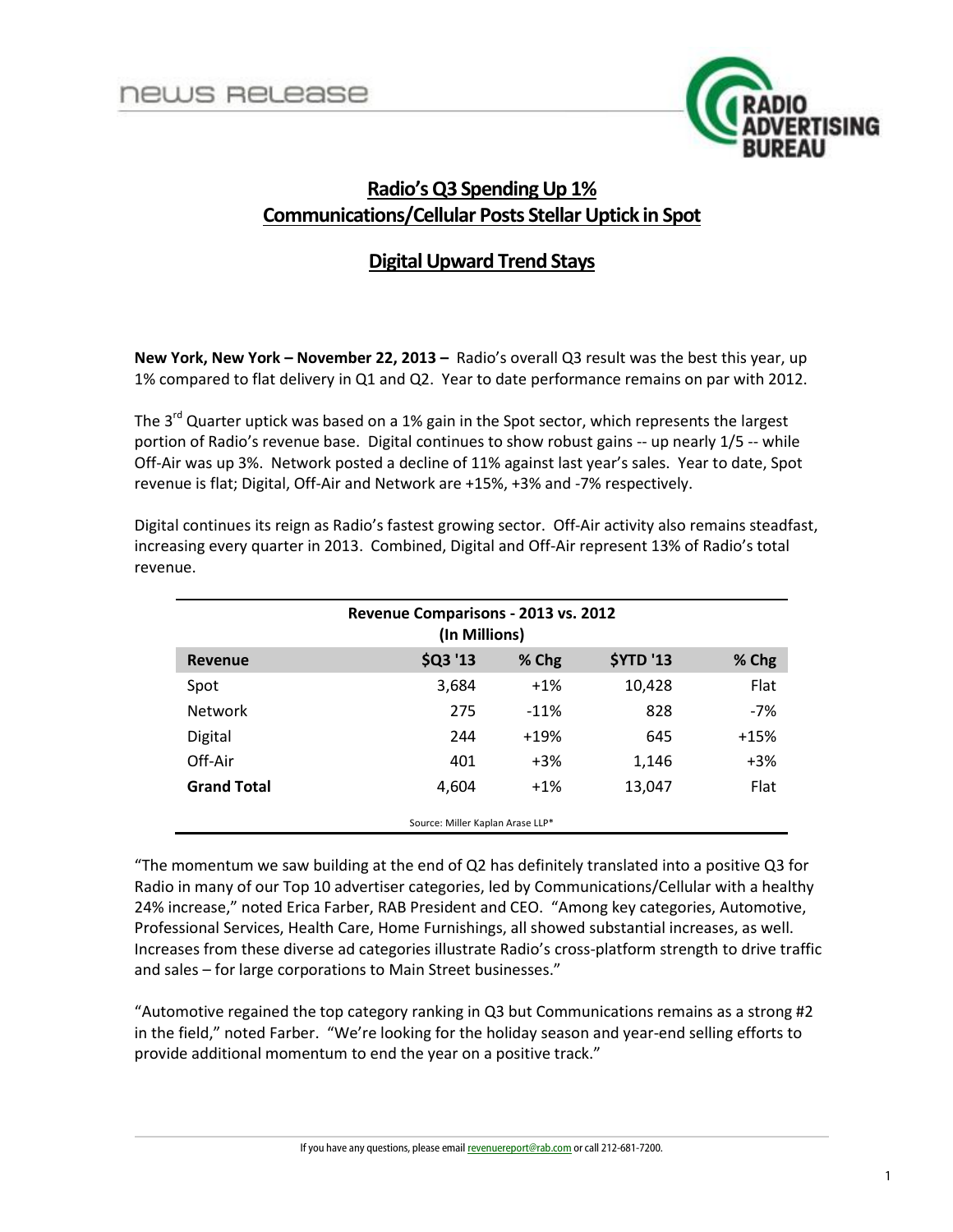#### **Radio's Q3 Growth Categories**

|                                  | <b>Spending</b> | % Change    |
|----------------------------------|-----------------|-------------|
| Category                         | Rank            | '13 vs. '12 |
| Automotive                       | 1               | $+2\%$      |
| Communications/Cellular          | 2               | $+24%$      |
| Grocery/Convenience Stores       |                 | $+4%$       |
| Dept. /Discount Stores           | 9               | $+2\%$      |
| Concerts/Theater/Movies          | 10              | $+40%$      |
| Casinos/Lottery                  | 11              | $+29%$      |
| Home Furnishings/Floor Coverings | 12              | $+11%$      |
| <b>Professional Services</b>     | 13              | $+29%$      |
| <b>Health Care</b>               | 14              | $+10%$      |

#### **Radio's Top 10 in Q3**

Following are the advertisers contributing the most to Radio's bottom line in Third Quarter 2013, in rank order by expenditure; seven of the ten increased their spending this year:

|      |                                      | % Change    |
|------|--------------------------------------|-------------|
| Rank |                                      | Q3'13 - '12 |
| 1.   | <b>Comcast Xfinity Cable Service</b> | $+7%$       |
| 2.   | AT&T                                 | +56%        |
|      | 3. T-Mobile                          | $+62%$      |
|      | 4. McDonald's                        | -7%         |
| 5.   | GEICO                                | $+11%$      |
|      | 6. Verizon                           | $-10\%$     |
|      | 7. Safeway                           | $+10%$      |
|      | 8. Ford Dealer Association           | $+14%$      |
| 9.   | <b>Toyota Dealer Association</b>     | $-11%$      |
|      | 10. Walmart                          | +6%         |
|      |                                      |             |

\*Spot Radio, Digital and Off-Air revenues are based on a pool of more than 100 markets as reported by the accounting firm of Miller Kaplan Arase LLP and extrapolated to the entire U.S. Digital Revenue is comprised from activity generated by websites, Internet/web streaming and HD Radio including HD2 and HD3 stations. Network Revenue includes seven major Radio network companies. Revenue data has been randomly verified since 2002.

The lineup of markets/stations may vary from year to year. Percent change is calculated on revenue adjusted to current year reporting.

The Radio Advertising Bureau serves more than 6,000 member Radio stations in the U.S. and over 1,000 member networks, representative firms, broadcast vendors, and international organizations. RAB leads and participates in educational, research, sales, and advocacy programs that promote and advance Radio as a primary advertising medium.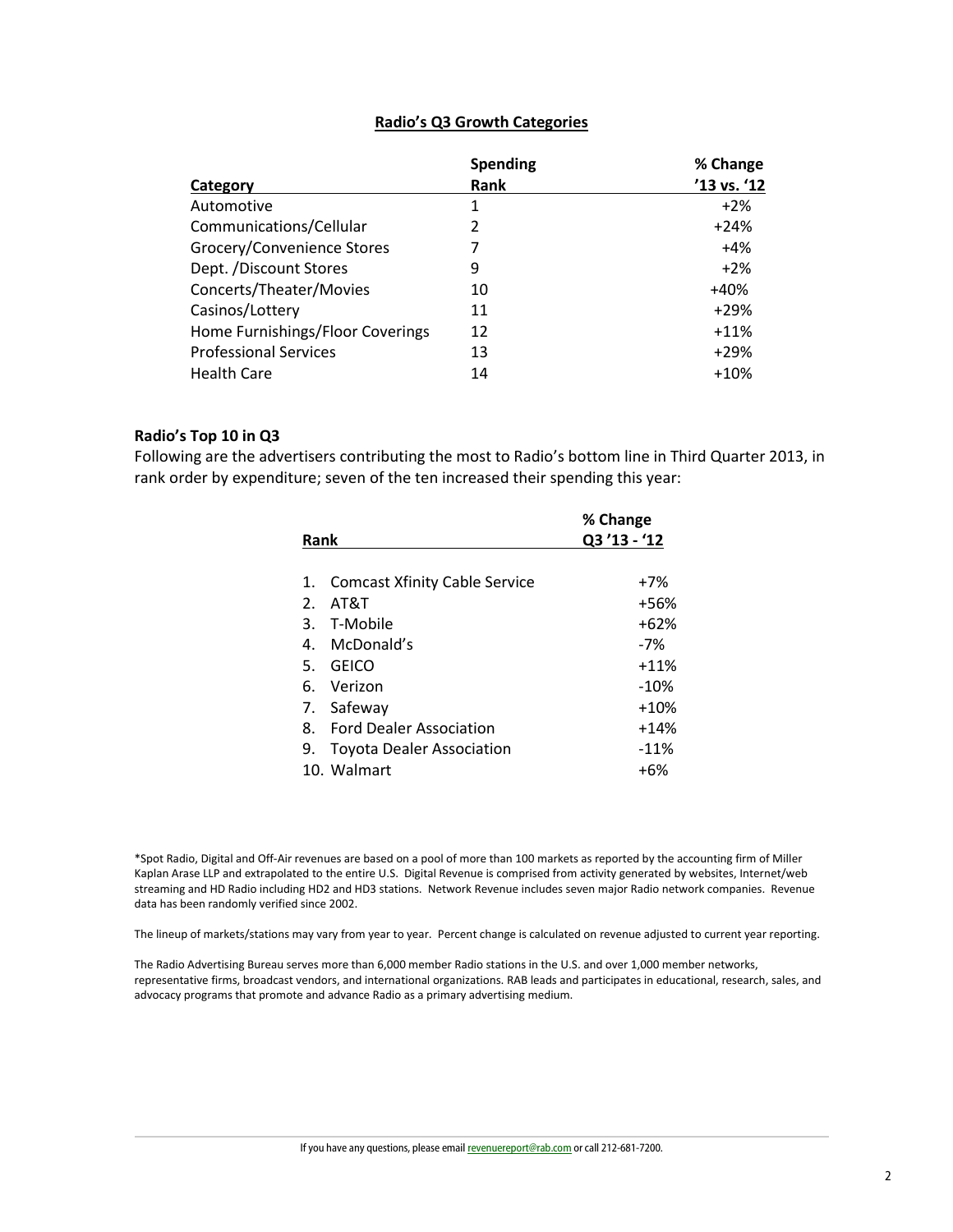## **Advertiser Category Analysis**

## **Q3 2013 and Year to Date 2013**

#### **Auto Dealers/Dealer Groups/Manufacturers**

With the industry poised to record its fifth consecutive year of growth for only the second time since WWII and a target of 16M vehicle sales for the first time in six years, top nameplates filled up on Radio in Q3 to move 2013 inventory off their lots and intro new 2014 models.

Just a slight increase in Q3 spending propelled the category back into the #1 category ranking for the quarter and YTD. Here's how Q3 spending among the category's advertisers stacks up against 2012 comps:

| <b>Auto Dealers/Dealer Groups/Manufacturers</b><br>2013 vs. 2012 Spot Radio |                                 |                                 |                             |  |
|-----------------------------------------------------------------------------|---------------------------------|---------------------------------|-----------------------------|--|
| <b>Advertiser</b>                                                           | <b>Category Rank</b><br>Q3 2013 | <b>Category Rank</b><br>Q3 2012 | % Change<br>$'13$ vs. $'12$ |  |
| Ford Dealer Assn.                                                           |                                 | 2                               | $+14%$                      |  |
| Toyota Dealer Assn.                                                         | 2                               |                                 | $-11%$                      |  |
| Honda Dealer Assn.                                                          | 3                               | 7                               | $+65%$                      |  |
| Nissan Dealer Assn.                                                         | 4                               | 4                               | $+4%$                       |  |
| Chevrolet Dealer Assn.                                                      | 5                               | 5                               | $-1\%$                      |  |
| Ford Motor Corp.                                                            | 6                               | 10                              | $+54%$                      |  |
| Nissan Motor Corp.                                                          |                                 | 13                              | $+45%$                      |  |

Source: Miller Kaplan Arase LLP: X-Ray Markets

(Revenue growth rates based on the 40 market X-Ray pool may not be fully indicative of the industry results as a whole.)

Chrysler Motor Corporation, Dodge Motor Corporation, and Chrysler Dealer Association round out the Q3 2013 top 10 auto spender list in rank order; their spending was down 33%, 4% and 43% respectively against last year.

Also worth noting, the U.S.'s largest auto dealer, AutoNation, more than doubled its Radio ad spend in the quarter (+118%) to move into 13<sup>th</sup> category ranking – up for 20<sup>th</sup>.

## **Beverages**

Top spending advertisers Pepsico and Coca-Cola continued to dominate the top two positions for both the quarter and year to date. Both of these advertisers increased their Q3 spending by double digits – up 19% and 87% respectively.

Despite a decrease in overall category spending, there were also some advertisers that have significantly amped up their Q3 and YTD 2013 activity compared to close to none same time periods last year. Tampico, a juice drink concentrate and global brand, is a relatively new advertiser to Spot Radio and is now one of the top 15 category advertisers.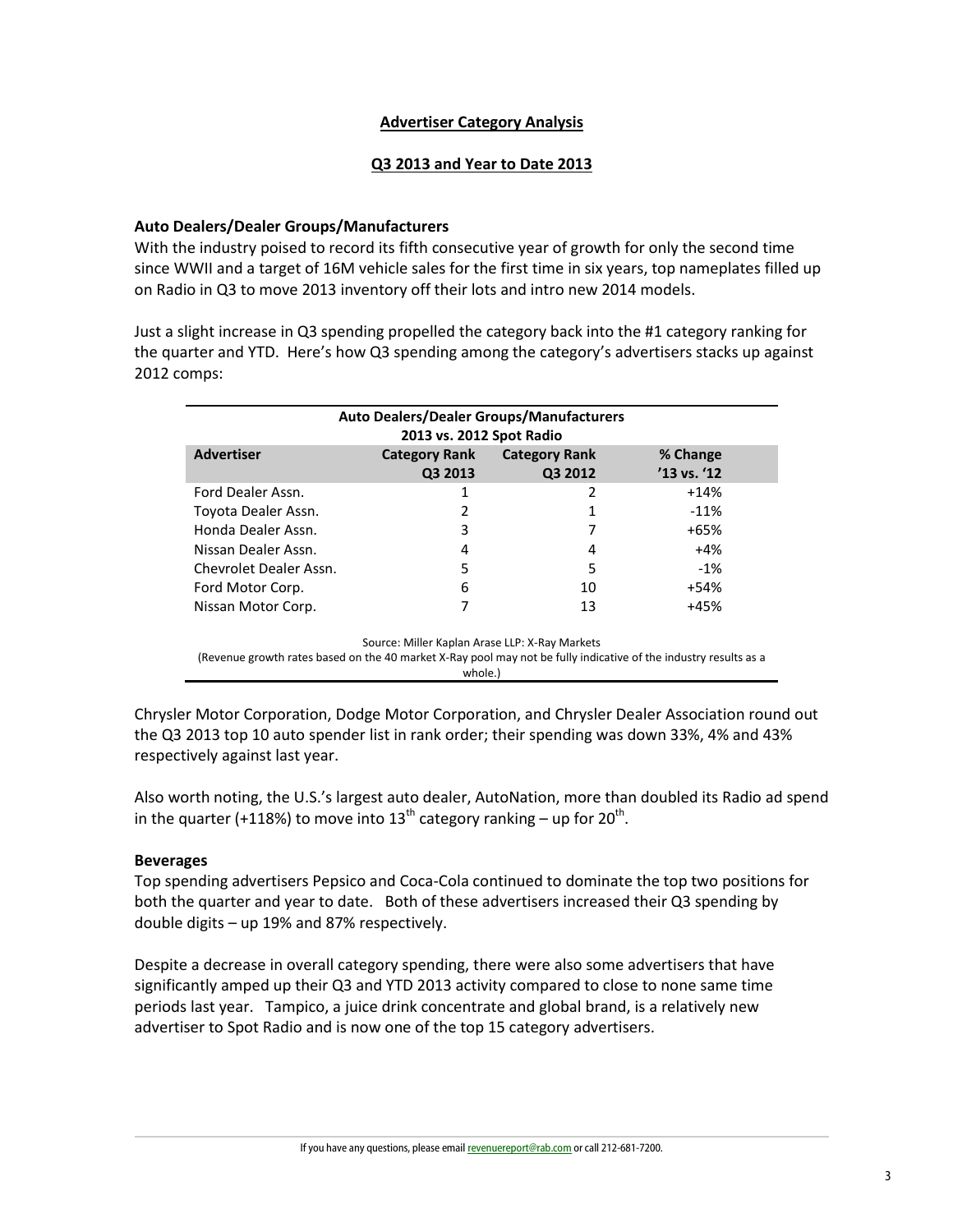| <b>Beverages</b>                               |         |                |  |
|------------------------------------------------|---------|----------------|--|
| 2013 vs. 2012 Spot Radio (% Change)            |         |                |  |
| <b>Advertiser</b>                              | Q3 '13  | <b>YTD '13</b> |  |
| California Milk Advisory Board                 | $+141%$ | $+25%$         |  |
| Red Bull                                       | $+200%$ | $+54%$         |  |
| Canada Dry                                     | $+12%$  | $+1\%$         |  |
| Source: Miller Kaplan Arase LLP: X-Ray Markets |         |                |  |

Other advertisers with increases for both the quarter and the nine month period:

(Revenue growth rates based on the 40 market X-Ray pool may not be fully indicative of the industry results as a whole.)

This category now comes in fifth position for the quarter and eighth at the nine month period ending September.

## **Casinos & Lottery**

This category continues to provide Radio with a solid revenue stream. A 22% category increase for the quarter offset the dip in Q1 spending. Combined, Hotels & Casinos were up 20% in Q3 spending while State Lotteries registered a 25% uptick. At the end of the nine month period, the Casinos & Lottery category saw a 1% uptick.

Harrah's Hotel and Casino reigns as the top spending casino advertiser for the 2013 three quarter period. Harrah's upped its Q3 over the air presence by 12%.

Specific Hotels and Casinos with increased Radio activity (ranked by Q3 spending):

| Casinos                             |         |                |
|-------------------------------------|---------|----------------|
| 2013 vs. 2012 Spot Radio (% Change) |         |                |
| <b>Advertiser</b>                   | Q3 '13  | <b>YTD '13</b> |
| Morongo Casino Resort & Spa         | $+14%$  | $+1%$          |
| <b>Hollywood Casino</b>             | $+2%$   | $+35%$         |
| Revel Resorts & Casino              | $+228%$ | $+117%$        |
| Mohegan Sun Casino & Hotel          | $+68%$  | $+51%$         |

Source: Miller Kaplan Arase LLP: X-Ray Markets (Revenue growth rates based on the 40 market X-Ray pool may not be fully indicative of the industry results as a whole.)

## **Communications/Cellular**

How does the highly competitive Communications industry tout their ever-increasing array of new products and services to consumers? They call on Radio!

Communications held the top spot for Radio ad spending through the first half of 2013 and were just edged out of that ranking by Automotive in Q3 despite a 24% spending surge.

Just a narrow bandwidth apart in the #1 and #2 category rank positions again in Q3, AT&T and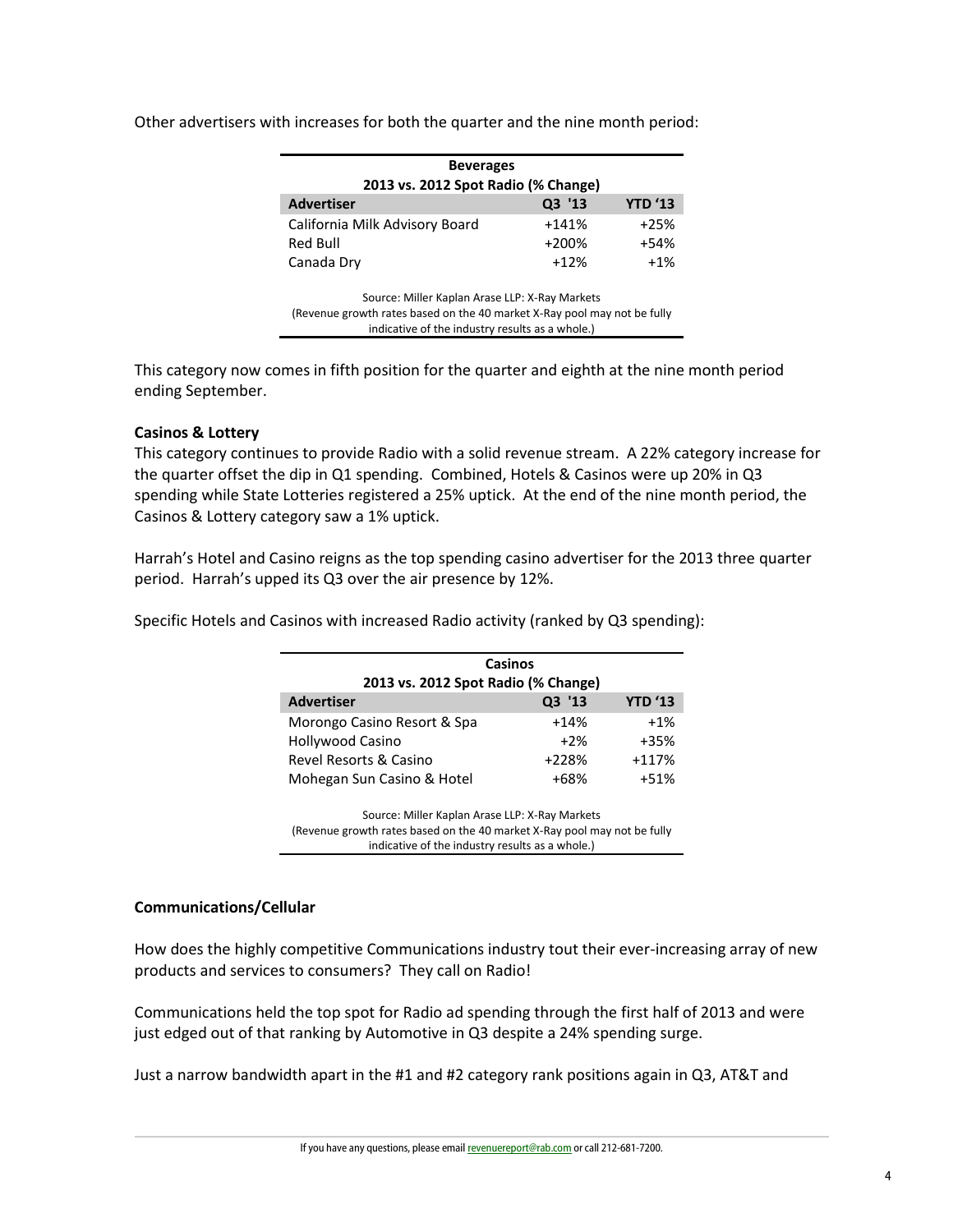T-Mobile upped their Q3 spending 56% and 62% respectively versus same time last year. Radio experienced some signal loss from Verizon Wireless in the quarter -- off 10% -- now spending slightly more than half of AT&T and T-Mobile on Radio. Sprint was basically flat (-2%) and #5 MetroPCS grew its expenditure by an impressive 75%.

# **Concerts/Theaters/Movies**

Advertisers within this category used Radio to inform listeners of blockbuster movies and events during the key summer period. Continuing an upward trend from second quarter, this category raised their Spot volume 40% in the Third Quarter, leading to a 13% increase year to date.

Four of the five top category spenders increased their Q3 activity. Live Nation continues to dominate the top spot as the spend leader, amplified spending to the tune of 4% over Q3 2012. Remaining top four and their percent change are:

- Universal Pictures, 70%
- Sony Pictures, 29%
- $\bullet$  20<sup>th</sup> Century Fox, 69%
- AEG Live, -10%

Collectively, these five advertisers upped their spending 47% for the quarter and 10% through the end of the nine month period.

#### **Financial Services**

Spending in the Financial category was down 10% for Q3 but is nearly flat (-2%) for year to date.

Bottom line was impacted by sizable Q3 cutbacks among most major banks; Bank of America was a major exception, supporting its revitalized mortgage/home loans program with a huge increase over the same quarter in 2012.

Reflecting the on-going dichotomy in the U.S. economy, both major credit cards charged up their Radio presence: MasterCard (+81%) now ranks  $4<sup>th</sup>$  within its category and Visa (+710%) come in at #14, up from 38<sup>th</sup> this time last year. At the same time, emergency lenders also spent more on Radio: CashCall (+35%, #6), Ace Cash Express (+1%), and 1-800-LOAN-MART (+34%); and Fortune Builders targeted those looking to make money on the rebounding real estate market (+53%).

## **Grocery/Convenience Stores**

Radio bagged 4% more from supermarkets and other food stores in Q3, bringing year to date performance to within 2% of last year's level.

Perennial top category spenders Safeway and Kroger added 10% and 16% in Q3 spending, while Publix Supermarkets and Albertsons were up 86% and 30% respectively to move into the #3 and #4 Spots (compared to  $6<sup>th</sup>$  and  $4<sup>th</sup>$  last year).

## **Health Care**

Comprised of various health and wellness advertisers, this category received a 10% boost to the bottom line in the quarter but ended year to date down 6%.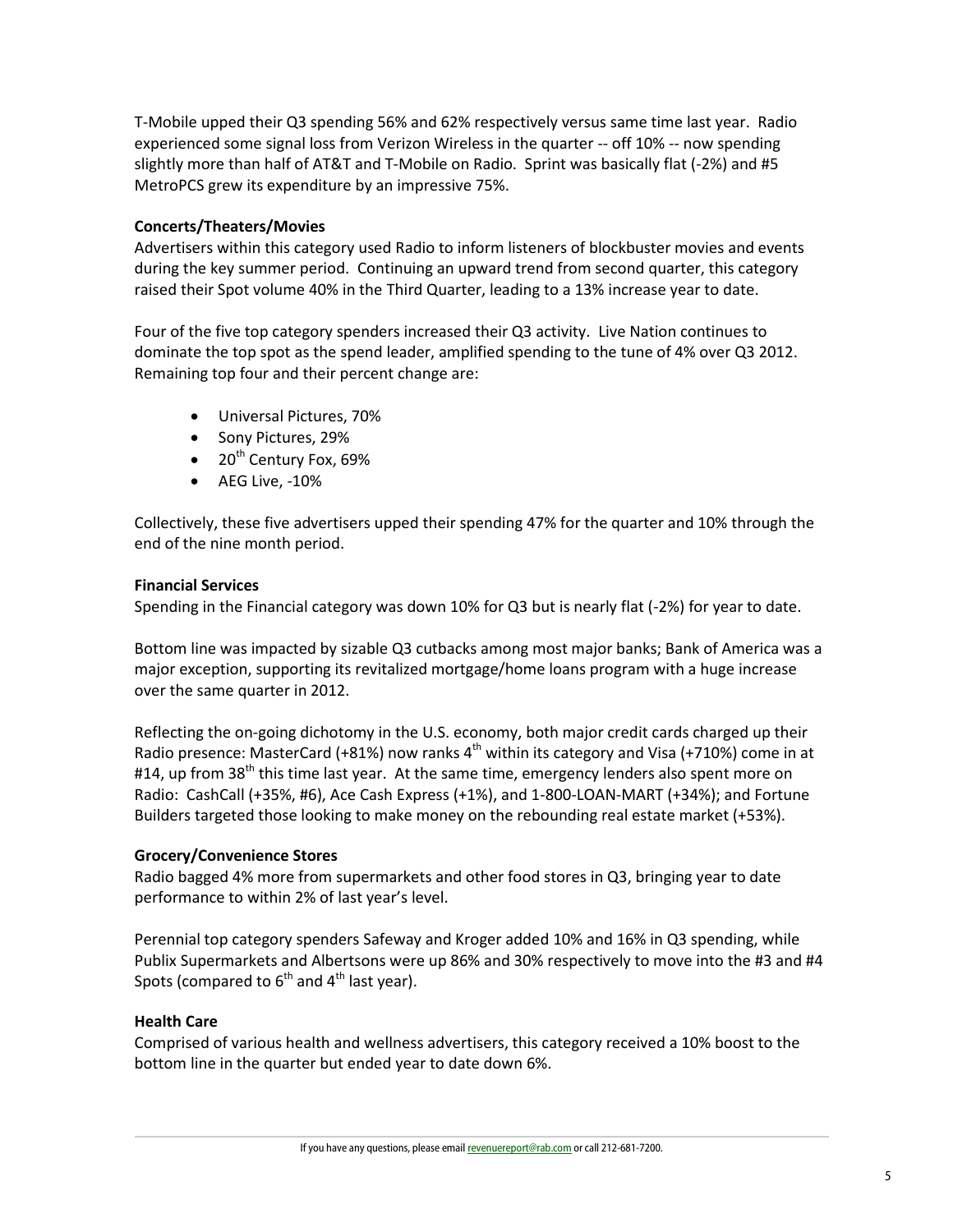Ranking at the top spot for the category, Ideal Image, a national laser hair removal center, grew by 46% in Q3 and 37% for the nine months of 2013. This is the third consecutive quarter at #1 for this advertiser.

Kaiser Permanente, ranked at #2, increased their Spot Radio presence for the quarter and year to date – up 35% and 14%, respectively.

Further category growth came from various local and regional hospitals and treatment centers: Children's Hospital, Cancer Treatment Centers, Children's Medical Centers, and Low T Centers. Collectively, these advertisers increased spending 95% in Q3 and 85% year to date.

#### **Home Furnishings**

Rising home sales across the U.S. added to consumers' demand for new furnishings. Retailers within this category bolstered their Radio spend 11% in Q3, resulting in a 4% gain for the year to date.

Increases by top and mid-tier advertisers helped to support category increases. The top five category advertisers collectively increased the spending 11% in Q3 and 8% for the nine month period. They are (ranked by Q3 spending):

| • Mattress Firm:               | Q3, -2%; YTD, +1%  |
|--------------------------------|--------------------|
| • Select Comfort:              | Q3, +6%; YTD, +27% |
| • Mattress Discounters:        | Q3, Flat: YTD, +4% |
| • Sleepy's Mattress Store:     | Q3, -3%; YTD, -3%  |
| • Sleep Train Mattress Center: | Q3, +5%; YTD, +6%  |

These advertisers have been the consistent top five since Q1 2011.

Additional regional and national advertisers upping their spend:

| <b>Home Furnishings</b><br>2013 vs. 2012 Spot Radio (% Change)                                                                                                                           |        |                |  |
|------------------------------------------------------------------------------------------------------------------------------------------------------------------------------------------|--------|----------------|--|
| <b>Advertiser</b>                                                                                                                                                                        | Q3 '13 | <b>YTD '13</b> |  |
| Sleep Experts                                                                                                                                                                            | $+3%$  | $+17%$         |  |
| Art Van Furniture Store                                                                                                                                                                  | $+2\%$ | $+15%$         |  |
| IKEA                                                                                                                                                                                     | +84%   | +109%          |  |
| Rooms to Go                                                                                                                                                                              | $+16%$ | $+18%$         |  |
| Source: Miller Kaplan Arase LLP: X-Ray Markets<br>$I$ Decompose the set of the set of the state of $\Delta$ and state $\Delta$ Decomposed to a set the full state of $\Delta$ H $\alpha$ |        |                |  |

(Revenue growth rates based on the 40 market X-Ray pool may not be fully indicative of the industry results as a whole.)

## **Insurance Companies**

This category was essentially flat (-1%) for the quarter, down 7% YTD – perhaps the result of some health insurers holding back spending in conjunction with the rollout of the Affordable Care Act and the Medicare open enrollment period beginning in October.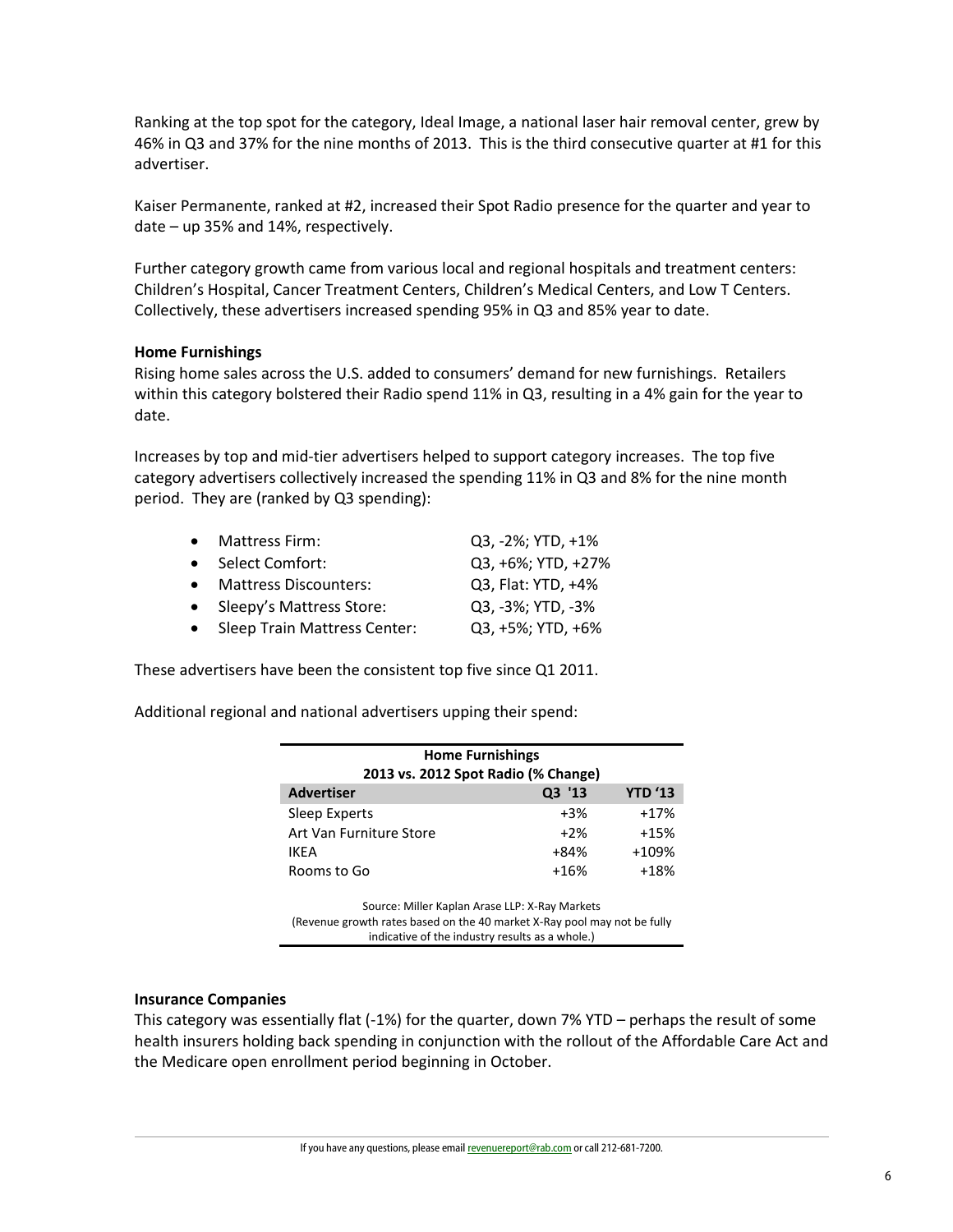Category toppers GEICO and Allstate held to their policy of dominating their category on Radio: GEICO's Q3 spend was up 11%; Allstate's, 7%.

## **Political**

Various races including mayoral and congressional along with various Issue and PAC ads infused Spot with revenue to help boost the quarter.

# **Professional Services**

Comprised of a potpourri of advertisers providing various services, this category has been a bright spot, providing Radio's bottom line with a 29% lift for the quarter and 20% year to date versus 2012 comps.

| <b>Professional Services</b><br>2013 vs. 2012 Spot Radio (% Change) |        |                |  |
|---------------------------------------------------------------------|--------|----------------|--|
| <b>Advertiser</b>                                                   | Q3 '13 | <b>YTD '13</b> |  |
| Events & Adventures                                                 | $+4%$  | $+5%$          |  |
| Zerorez (carpet cleaning)                                           | $+15%$ | $+13%$         |  |
| <b>Great Clips</b>                                                  | $+10%$ | $+11%$         |  |
| 1-800-GOT-JUNK                                                      | $+60%$ | +49%           |  |
| Supercuts                                                           | $+81%$ | $+142%$        |  |
| Sono Bello                                                          | $+18%$ | $+71%$         |  |

Source: Miller Kaplan Arase LLP: X-Ray Markets (Revenue growth rates based on the 40 market X-Ray pool may not be fully indicative of the industry results as a whole.)

## **Restaurants**

Third Quarter spending in Radio's #4 category YTD reflects the challenges fast-food and casual dining spots are facing as options for grabbing a bite proliferate. The category slipped 21% for the quarter, 9% YTD as the majority of leading chains cut back their customary high levels of Radio.

Three Q3 standouts from the crowd are brands that have recently discovered Radio's drawing power:

- Chipotle Mexican Grill increased its spending nearly five-fold in Q3 (+465%) and moved up to #6 in the category (from #33 in Q3 2012).
- Firehouse Subs continues to pour more dollars onto the airwaves (+21%) to climb to #8 (from  $16^{th}$ ).
- Del Taco now ranks  $12^{th}$ , up from  $27^{th}$ , based on a 159% increase.

## **Retail – Including Department & Discount Stores and Home Improvement**

**Department & Discount Store** advertisers took to Radio's airwaves to promote Independence Day, Labor Day and back to school specials. Ranked at #9 for the quarter and #11 year to date, this subcategory augmented comps by 2% and 23%, respectively.

Category spend leader Walmart increased its over the air presence by 6% in Q3, ending the nine month period up 35%. Third quarter marks the seventh consecutive quarter with Walmart ranked at #1 in the category. Walmart is also one of Radio's top 10 spenders.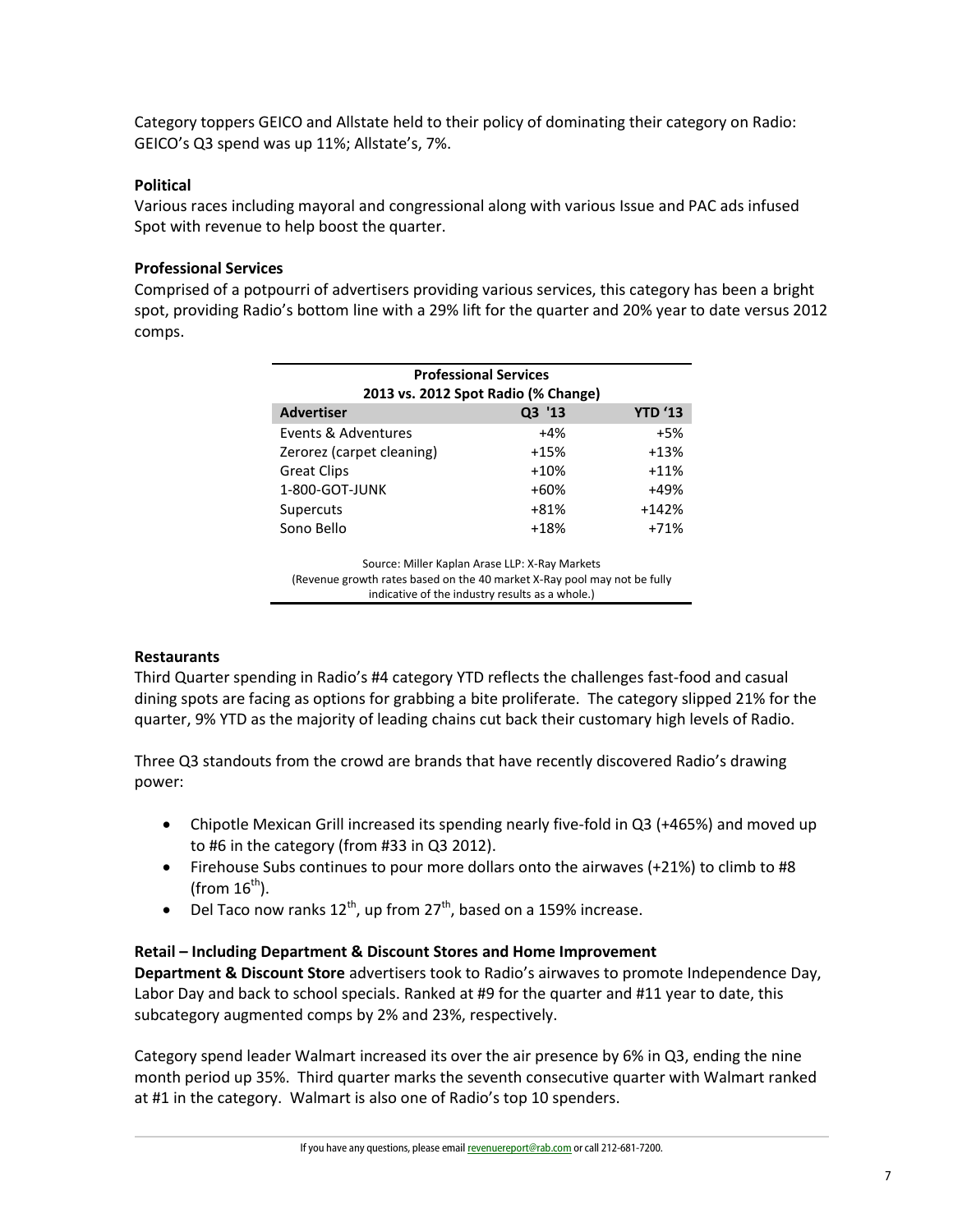With level spending for the quarter, Macy's, ranked #4 for the quarter and #3 year to date, rang up a 13% increase for the nine month period.

National retailer JC Penney upped their third quarter Spot Radio presence compared to nearly no activity in the first two quarters of 2013. This boost helped JC Penney jump from the #11 spot in Q2 2013 to #6 in Q3 2013, now within the top 10 Department & Discount Stores advertisers (up 33%, year to date).

Additional retailers increasing their spend:

| <b>Department &amp; Discount Stores</b><br>2013 vs. 2012 Spot Radio (% Change) |        |        |  |
|--------------------------------------------------------------------------------|--------|--------|--|
| Q3 '13<br><b>YTD '13</b><br><b>Advertiser</b>                                  |        |        |  |
| TJ Maxx                                                                        | +191%  | +888%  |  |
| Dillard's                                                                      | $+19%$ | $+17%$ |  |
| Simon Malls                                                                    | $+33%$ | $+10%$ |  |
| Marshalls                                                                      | $+1%$  | +300%  |  |
|                                                                                |        |        |  |

Source: Miller Kaplan Arase LLP: X-Ray Markets (Revenue growth rates based on the 40 market X-Ray pool may not be fully indicative of the industry results as a whole.)

A number of advertisers within the **Home Improvement** subcategory geared up their Radio spending even as the category dipped – down 19% in Q3 and -16% YTD.

Regional home improvement center retailer Menards is securing its foundation as top subcategory spender. Ranked at #3 in Q2 and First-Half, Menards ranked #1 in Q3 with a 8% increase – which helped to secure its #3 position at the end of the nine months of 2013 (up 5%).

Other advertisers within the subcategory building their Radio presence were:

| <b>Home Improvement</b><br>2013 vs. 2012 Spot Radio (% Change) |         |       |  |
|----------------------------------------------------------------|---------|-------|--|
| <b>Advertiser</b><br><b>YTD '13</b><br>Q3 '13                  |         |       |  |
| Lumber Liquidators                                             | +138%   | +46%  |  |
| 84 Lumber                                                      | $+21%$  | $+9%$ |  |
| Rhino Shield                                                   | $+14%$  | +38%  |  |
| <b>Benjamin Moore Paints</b>                                   | $+164%$ | +384% |  |

Source: Miller Kaplan Arase LLP: X-Ray Markets (Revenue growth rates based on the 40 market X-Ray pool may not be fully indicative of the industry results as a whole.)

Home Depot and Lowe's continued to hold the top two positions for year to date spending.

#### **Specialty Retail**

While there were significant increases among many national advertisers, it was not enough to offset a decrease in category spending.